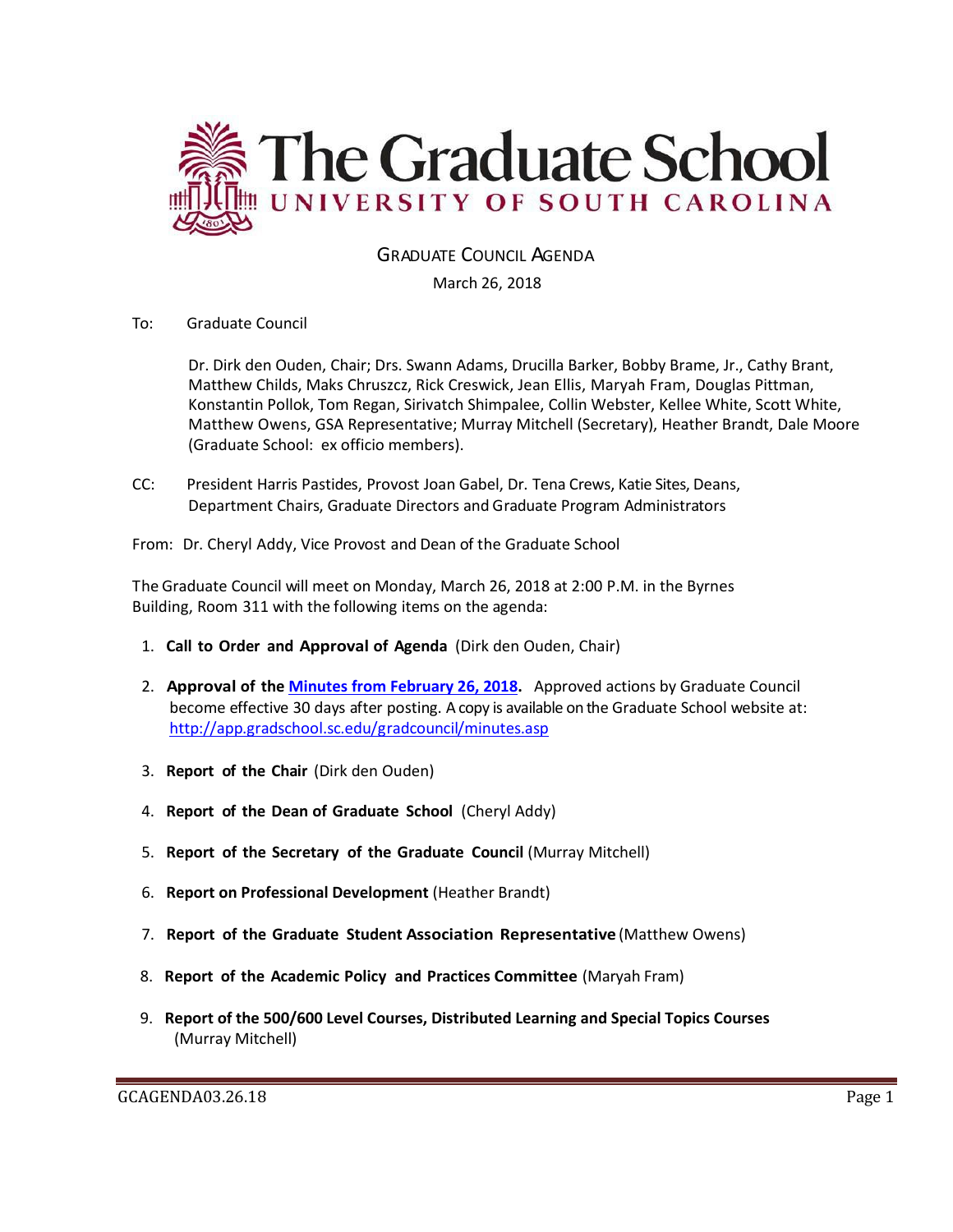This report is presented to Council for informational purposes only; no action is necessary.

# **500/600 Level Courses**

**ANTH 518** (3) Visual Cultures (Course Change Proposal: Fall 2019)

- **EDEX 643** (3) Social/Emotional Development and Guidance for Young Children with Developmental Delays (New Course Proposal: Spring 2018).
- **PEDU 575** (3) Physical Education for the Classroom Teacher (Course Change Proposal: Fall 2019). **PHYS 546** (3) Introduction to Astrophysics (New Course Proposal: Fall 2018)

### **Distributed Learning Proposals**

**EDEX 643** (3) Social/Emotional Development and Guidance for Young Children with Developmental Delays (New Course Proposal: Spring 2018).

# **Special Topics Courses**

**CSCE 790** (3) Learning in Robotics (Spring 2018) **CRJU 591** (3) Use of Force by and Against the Police (Spring 2018) **EDUC 634** (3) The Institute on Energy Economics and The Environment: A STEM Course (Summer 2018) **ENCP 789** (3) IGERT 713 – Solar Energy Devices (Spring 2018) **ENCP 789** (3) IGERT 723 – Strategies, Resources, and Methods to Commercialize the Technology (Spring 2018) **EXSC 555** (3) Australia: Sports Medicine, History and Culture (Summer 2018) **EXSC 555** (3) Sports Medicine, History and Culture in Ireland, Netherlands, and Germany (Summer 2018) **HRTM 590** (3) Wine, Beverage and Culture (Summer 2018) **HRTM 590** (3) Theme Park and Attractions Management (Summer 2018) **JOUR 790** (3) Corporate Social Responsibility (Fall 2018) **JOUR 790** (3) Mass Media and American Politics (Summer 2018) **JOUR 790** (3) Method Content Analysis Research (Spring 2017) **MUSC 726** (3) Music Since 1980 (Fall 2018) **SOWK 768** (3) Grant Writing (Summer 2018) **SOWK 768** (3) Professional Development – Bridge (Summer 2018)

### 10. **Associate Graduate Faculty Nominations** (Murray Mitchell)

| Name:       | Lindy Beaver (DNP)        |
|-------------|---------------------------|
| Department: | <b>Nursing</b>            |
| Term:       | Spring 2018 - Spring 2024 |

Name: **Katherine Collins Jones** (DNP) Department: Nursing Term: Spring 2018 – Spring 2024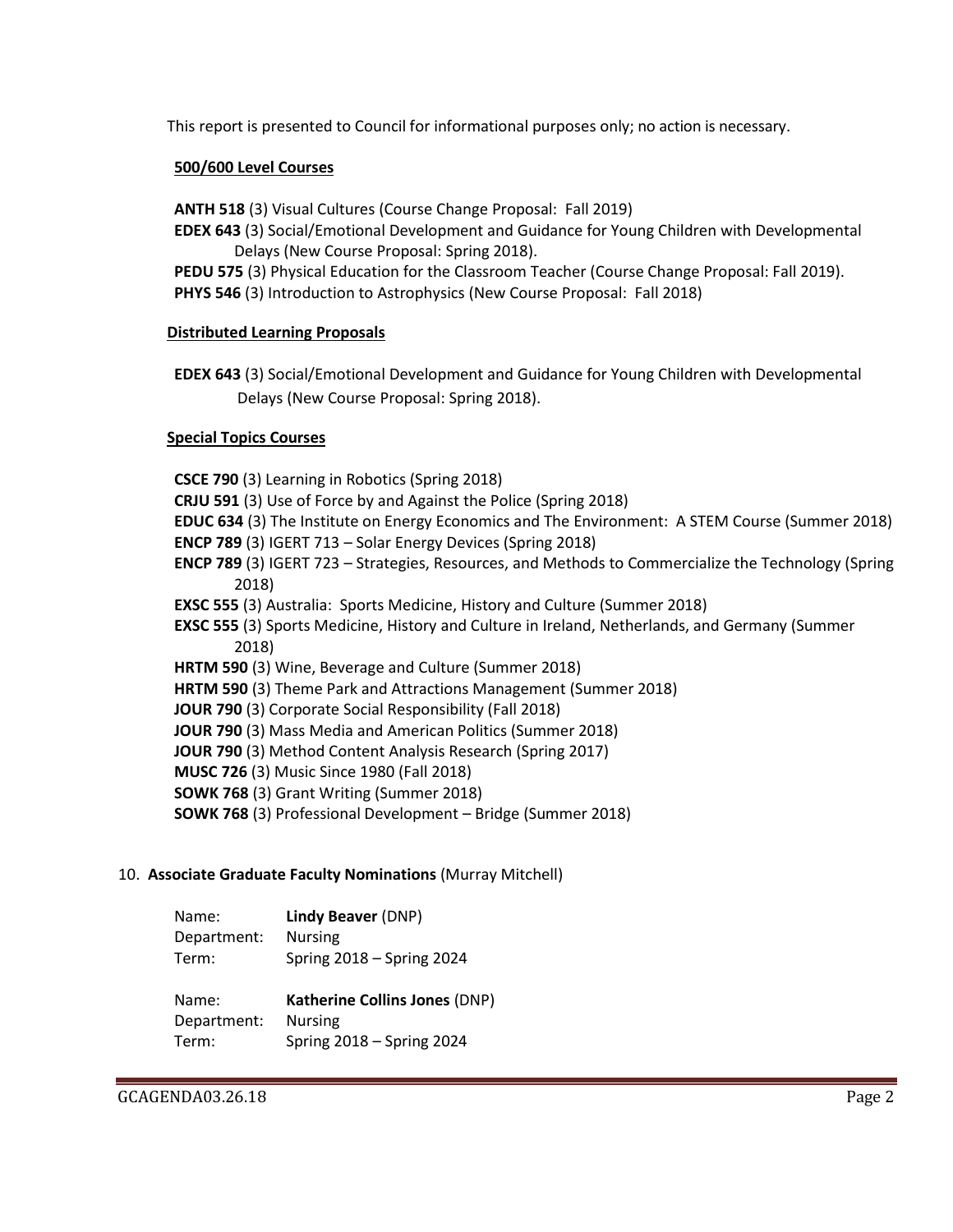Name: **Cheryl Mele** (DNP) Department: Nursing Term: Spring 2018 – Spring 2024

# 11. **Fellowships and Scholarships Committee** (Scott White)

### 12. **Report of Science, Math, and Related Professional Programs Committee** (Rick Creswick)

Below is a list of proposals reviewed by the Committee. Each curricular action can be viewed at this Public Agenda review site:

# <https://www.sc.edu/programproposal/agenda/?id=44&code=GCO>

At this Public Agenda link, the individual proposals are not live-linked, but agenda items are listed in alphabetical order. To view the full proposals, GC members and Committee Chairs still need to go to the Committee Review site, and filter for "Committees", then for the "Committee" called "Added to Grad Council agenda."

- **COMD 502** (3) Neurocognitive Bases of Language Behavior, Public Health, CCP: Fall 2019
- **ENCP 734** (3) Prototype Design & Manufacturing, Engineering and Computing, NCP: Spring 2018
- **ENCP 736** (3) Innovation and New Venture Analysis, Engineering and Computing, NCP: Spring 2018
- **EPID 765** (3) Reproductive Epidemiology, Public Health, CCP: Fall 2019
- **EXSC,** Master of Science in Athletic Training, Public Health, New Program: Summer 2019
- **PHYS 746** (3) Principles of Astrophysics, Arts and Sciences, NCP: Spring 2018

# 13. **Report of the Humanities, Social Sciences, Education, and Related Professional Programs Committee** (Cathy Brant)

Below is a list of proposals reviewed by the Committee. Each curricular action can be viewed at this Public Agenda review site:

### <https://www.sc.edu/programproposal/agenda/?id=44&code=GCO>

At this Public Agenda link, the individual proposals are not live-linked, but agenda items are listed in alphabetical order. To view the full proposals, GC members and Committee Chairs still need to go to the Committee Review site, and filter for "Committees", then for the "Committee" called "Added to Grad Council agenda."

- **ATEP 700** (2) Principles of Athletic Training, Public Health, NCP: Spring 2018
- **ATEP 711** (3) Clinical Experiences in Athletic Training I, Public Health, NCP: Spring 2018
- **ATEP 714** (3) Clinical Experiences in Athletic Training IV, Public Health, NCP: Spring 2018
- **ATEP 715** (5) Clinical Experiences in Athletic Training V, Public Health, NCP: Spring 2018